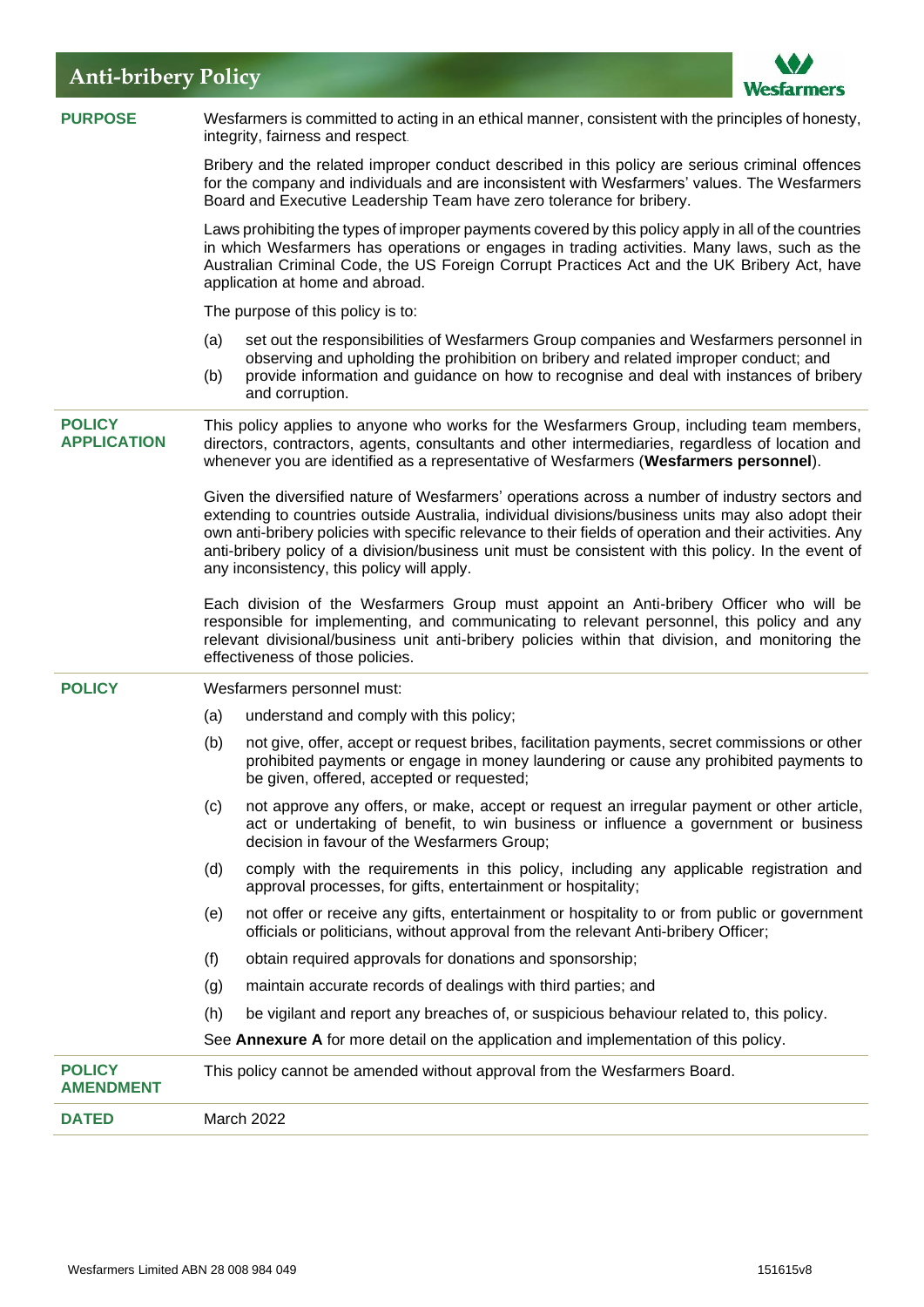# **Annexure A – Further details on the application and implementation of this policy**

## **1 Bribery**

- (a) Bribery is the act of offering, promising, giving or accepting (or causing to be offered, promised or given) a benefit with the intention of influencing a person who is otherwise expected to act in good faith or in an impartial manner, to do or omit to do anything in the performance of their role or function, in order to provide Wesfarmers with business or a business advantage that is not legitimately due. The relevant laws apply to bribery of public officials as well as bribery in respect of any commercial transaction in the private sector. Merely offering a bribe will usually be sufficient for an offence to be committed.
- (b) Bribery can take many forms. The benefit that is offered, given or accepted may be monetary or non-monetary. For instance, it may involve non-cash gifts, political or charitable contributions, loans, reciprocal favours, business or employment opportunities or lavish corporate hospitality.
- (c) Bribery may be indirect, for example where:
	- (i) a person procures an intermediary or an agent to make an offer which constitutes a bribe to another person; or
	- (ii) an offer which constitutes a bribe is made to an associate of a person who is sought to be influenced.
- (d) The Wesfarmers Group faces a range of bribery and corruption risks arising from the geographic areas in which our businesses operate or have dealings, and the nature of our businesses (for example, through engagement with public officials and in procurement activities). These risks are identified through various elements of the compliance framework including risk assessments and due diligence. Examples of "red flags" indicative of bribery or corruption are set out in **Annexure B**.
- (e) Wesfarmers personnel must not give, offer, promise, accept or request a bribe and must not cause a bribe to be given, offered, promised or accepted by another person. Under no circumstances will a Wesfarmers Group company, division or business unit approve of any offers, or make, request or receive an irregular payment or other article, act or undertaking of benefit, to win business or influence a business or government decision in Wesfarmers' favour.

#### **2 Facilitation payments, secret commissions and money laundering**

- (a) Facilitation payments are typically minor, unofficial payments made to secure or expedite a routine government action by a government official or employee.
- (b) Secret commissions typically arise where a person or entity (such as an employee of Wesfarmers) offers or gives a commission to an agent or representative of another person (such as a customer of Wesfarmers) that is not disclosed by that agent or representative to their principal. Such a payment is made as an inducement to influence the conduct of the principal's business.
- (c) Money laundering is the process by which a person or entity conceals the existence of an illegal source of income and then disguises that income to make it appear legitimate.
- (d) The making of facilitation payments, secret commissions and money laundering by Wesfarmers personnel or a Wesfarmers Group company, division or business unit is prohibited.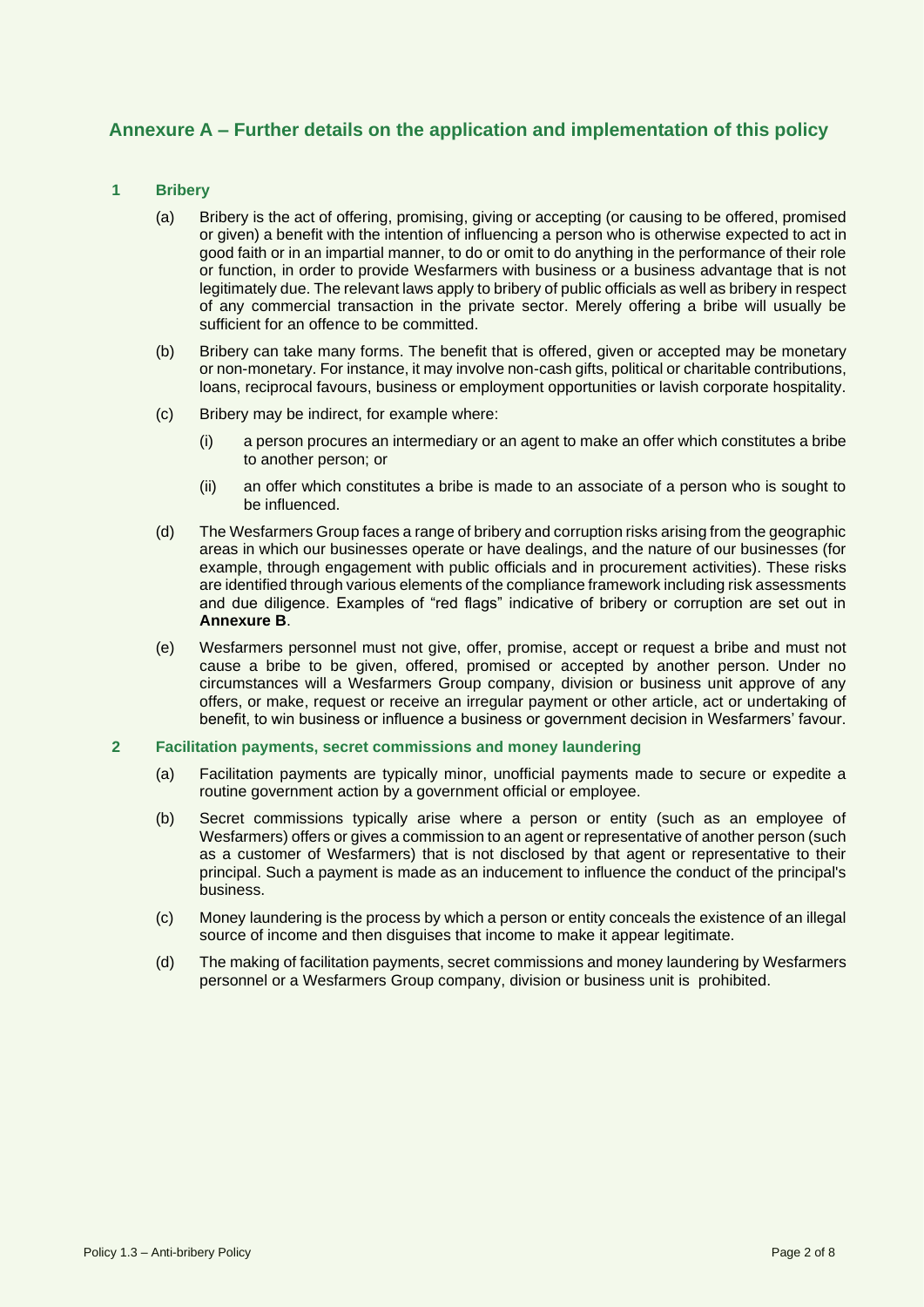#### **3 Gifts, entertainment and hospitality**

- (a) Wesfarmers recognises that accepting or offering gifts, entertainment or hospitality of moderate value is customary and in accordance with local business practice.
- (b) The practice of accepting or offering gifts, entertainment or hospitality varies between countries, regions and industries. What may be normal and acceptable in one may not be in another. It is a matter to be approached conservatively and prudently by Wesfarmers personnel and each Wesfarmers Group company, division and business unit.
- (c) Wesfarmers prohibits the offering or acceptance of gifts, entertainment or hospitality in circumstances which could be considered to give rise to undue influence.
- (d) Gifts, entertainment or hospitality may only be offered or accepted where all of the following conditions are met:
	- (i) it is done only for the purpose of general relationship building;
	- (ii) it cannot reasonably be construed as an attempt to improperly influence the performance of the role or function of the recipient;
	- (iii) it complies with the local law of the jurisdiction in which the expenditure is made;
	- (iv) it is given in an open and transparent manner;
	- (v) it does not include cash, loans or cash equivalents (such as gift certificates or vouchers); and
	- (vi) applicable divisional requirements for approval, registration or otherwise have been complied with.
- (e) The Managing Director for each division must set limits on gifts, entertainment or hospitality which may be accepted or offered by a business or Wesfarmers personnel within that division which may include:
	- (i) establishing mandatory procedures for accepting and offering gifts, entertainment and hospitality such as requirements to obtain managerial or other approvals of and register gifts, entertainment or hospitality in the division's gift register where their value exceeds a certain monetary threshold ("gift threshold") and prior to them being accepted or offered; or
	- (ii) prohibiting the offering or acceptance of certain or any gifts, entertainment and hospitality entirely.
- (f) If the value of any gifts, entertainment or hospitality exceeds a set gift threshold requiring it to be approved and recorded in a division's gift register, the relevant Anti-bribery Officer may obtain further information from any Wesfarmers personnel to verify that the conditions set out above have been met.
- (g) It may be a breach of this policy if gifts, entertainment or hospitality are provided to an individual or single organisation on multiple occasions. It may also be a breach of this policy if gifts, entertainment or hospitality are received in a context that makes the provision of them inappropriate (for example, the provider is in the process of a competitive tender for the relevant division/business unit). The Anti-bribery Officer should be consulted if there is any uncertainty about a gift, entertainment or hospitality received or to be offered.
- (h) Gifts, entertainment or hospitality must not be offered to, or accepted from, public or government officials or their associates, including politicians or political parties, without approval from the relevant Anti-bribery Officer.

## **4 Political and charitable donations**

- (a) All dealings with politicians, public officials and government officers which relate to the Wesfarmers Group and its business activities must be conducted at arm's length and with the utmost professionalism to avoid any perception of attempting to gain an advantage.
- (b) Wesfarmers may choose to make donations to political parties because Wesfarmers believes this would enable any such political parties to perform their functions better and to improve the democratic process.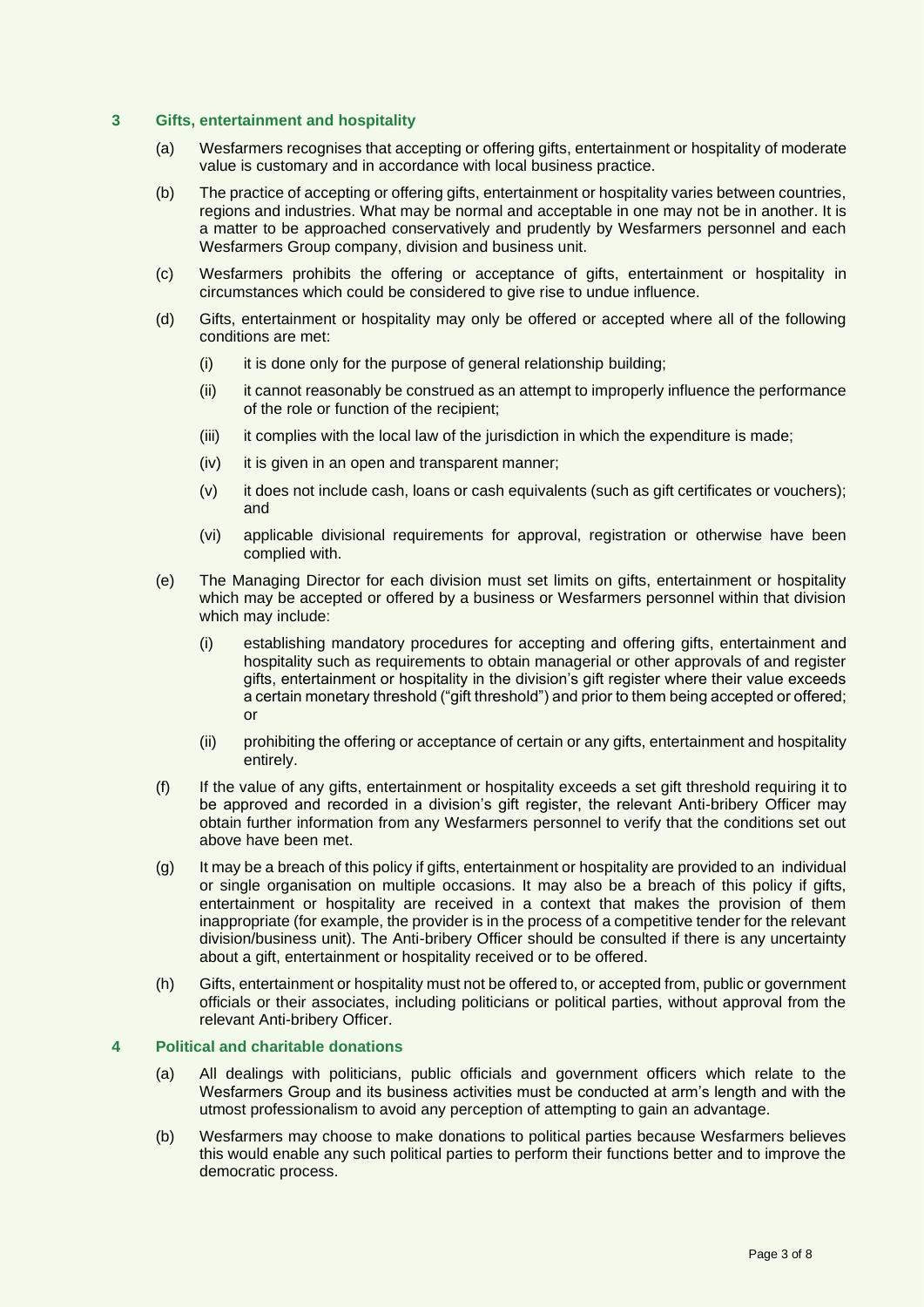- (c) Political donations must not be made at business unit or divisional level. Any political donations must be authorised by the Wesfarmers Board and disclosed as required by law, and recorded in the Wesfarmers Group accounts.
- (d) The Wesfarmers Group may make charitable donations that are legal and ethical under local laws and practices. In some countries, charities can be used as a screen for illegal bribes. Accordingly, care must be taken to ensure that the charity or cause is legitimate.
- (e) A charitable donation may only be offered or made in accordance with the relevant divisional or business unit policy on charitable donations, and with the prior approval of the relevant Antibribery Officer. The Anti-bribery Officer may put in place standing authorities for managers to make donations to specified levels, provided that these are consistent with delegated authorities, are reviewed annually, and are made available to the division's auditors.
- (f) Refer to the [Donations and Sponsorship Policy](https://www.wesfarmers.com.au/who-we-are/corporate-governance) for other aspects of Wesfarmers' policy on donations.

## **5 Maintain accurate records**

- (a) Accurate and complete records of all transactions, including relating to dealings with third parties (including due diligence reports) must be prepared and maintained. No accounts may be kept "off the books" to facilitate or conceal improper payments.
- (b) All expenditure by Wesfarmers personnel, including on gifts, entertainment and hospitality, must be included in expense reports and approved in accordance with the relevant expense policy.
- (c) Internal control systems and procedures adopted to comply with this policy will be the subject of regular internal audits by the General Manager, Group Assurance & Risk to provide assurance that they are effective in mitigating the risk of non-compliance.

#### **6 Dealings with third parties**

- (a) It is important that any Wesfarmers Group company proposing to engage a third party implements appropriate controls to ensure that the actions of the third party will not adversely affect Wesfarmers. For these purposes, a "third party" may include actual or potential agents, distributors, suppliers, purchasers, consultants or contractors.
- (b) Third parties that pose particular risk to Wesfarmers of breaching anti-bribery laws include those that operate in developing or emerging economies (which includes many Asian or African countries) and are involved in negotiating any business arrangements or transactions with the public or private sector on behalf of Wesfarmers in any country (including bidding for tenders, negotiating supply contracts, arranging leases or licences or providing transportation or customs clearance services).
- (c) The relevant Anti-bribery Officer is responsible for determining which third parties require specific additional anti-bribery controls ("high risk third parties") and ensuring the identity of those high risk third parties and the additional controls required are notified to and implemented by relevant personnel. The Anti-bribery Officer will make that determination having regard to this policy, any relevant risk assessments, the nature and location of the work being undertaken by those third parties, the objectives of the work and value and any relevant guidelines issued by Wesfarmers from time to time. The list of high risk third parties must be regularly reviewed, updated, notified to relevant personnel and monitored by the Anti-bribery Officer following the processes above.
- (d) The relevant Anti-bribery Officer must ensure the specific additional anti-bribery controls set out in Part 1 of **Annexure C** are implemented in relation to all high risk third parties.

#### **7 Acquisitions and joint ventures**

(a) Prior to any acquisition of a new company or business, anti-bribery due diligence must be conducted and a due diligence report completed (the current version of which is available from Wesfarmers Corporate Solicitors Office). Detailed written records of those investigations must be retained.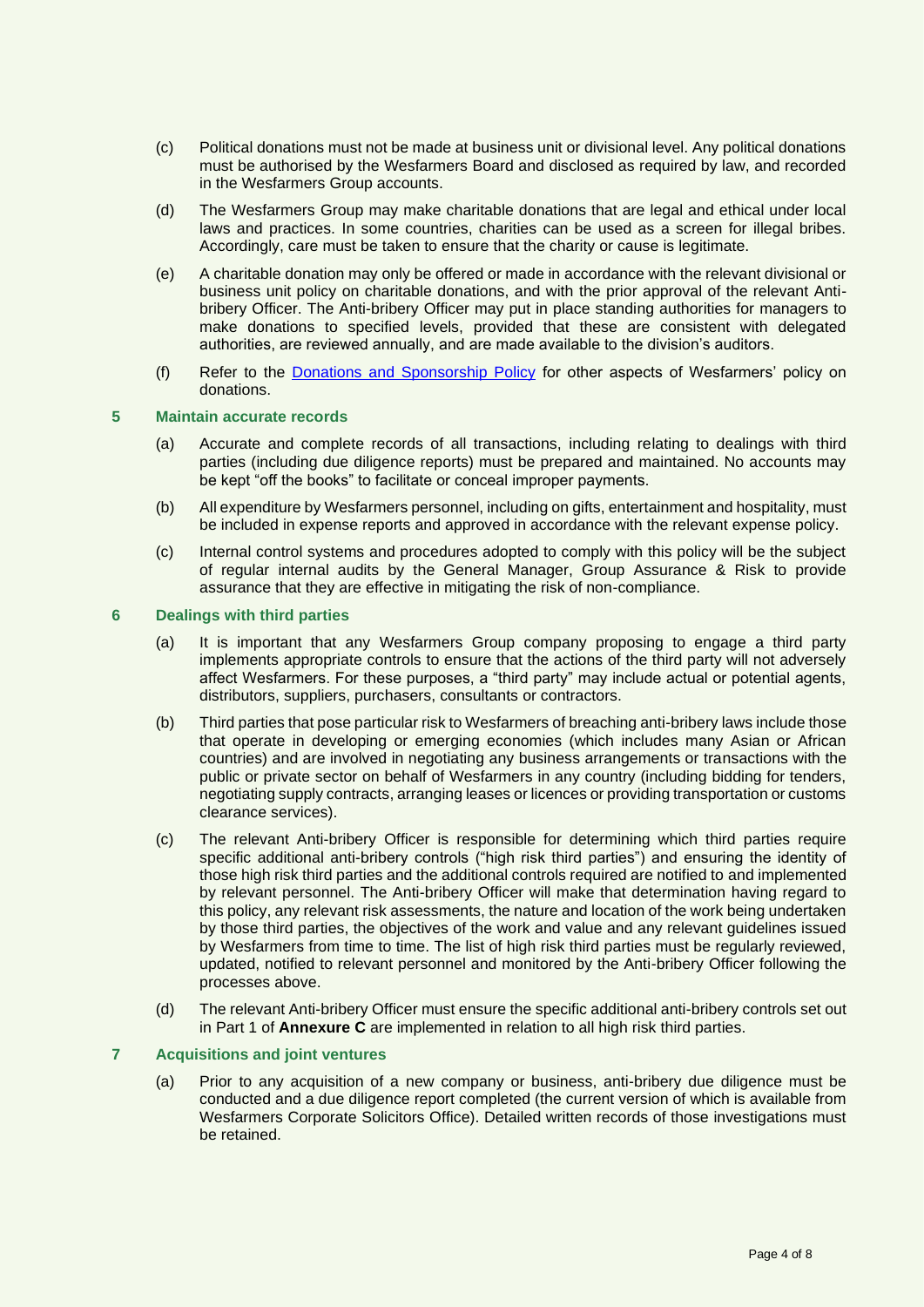(b) Where a division/business unit has an existing interest in a joint venture, or is considering acquiring such an interest, the division/business unit must comply with the joint venture procedures in Part 2 of **Annexure C**.

#### **8 Reporting breaches and suspicious behaviour**

- (a) Wesfarmers personnel must report any suspected or actual instances of bribery or breaches of, or suspicious conduct in relation to, this policy. This includes behaviour that makes Wesfarmers personnel and others engaged in activities for Wesfarmers feel threatened or pressured to engage in improper conduct. Reports should be made:
	- (i) to the relevant Anti-bribery Officer; or
	- (ii) in accordance with the relevant divisional/business unit whistleblower policy or the Wesfarmers [Whistleblower Policy.](https://www.wesfarmers.com.au/who-we-are/corporate-governance)
- (b) Wesfarmers personnel who wish to raise a concern or report a breach may be worried about possible repercussions. Wesfarmers encourages openness and will support anyone who raises genuine concerns in good faith under this policy, even if they turn out to be mistaken.
- (c) Wesfarmers is committed to ensuring no one suffers detrimental treatment as a result of refusing to take part in conduct that may constitute bribery or corruption or raises a genuine concern in respect of any such conduct.
- (d) Detrimental treatment includes dismissal, disciplinary action, threats or other unfavourable treatment connected with raising a concern. Wesfarmers personnel who are subjected to such treatment should inform the relevant Anti-bribery Officer immediately. If the matter is not remedied, they should raise it formally in accordance with the Wesfarmers [Whistleblower Policy.](https://www.wesfarmers.com.au/who-we-are/corporate-governance)

#### **9 Training of Wesfarmers personnel**

To the extent applicable to their roles:

- (a) new Wesfarmers personnel will undertake training on this policy as part of their induction process; and
- (b) existing Wesfarmers personnel will receive regular updates on this policy as part of their ongoing training.

## **10 Consequences of a breach**

A breach of this policy by Wesfarmers personnel may be regarded as serious misconduct, leading to disciplinary action, which may include termination of employment. Breach of this policy may also expose an individual to criminal and civil liability and could result in imprisonment or in the imposition of a significant financial penalty.

#### **11 Implementation of this policy**

Each division must:

- (a) appoint an Anti-bribery Officer, who will be responsible for:
	- (i) applying this policy and any divisional/business unit anti-bribery policy;
	- (ii) monitoring the effectiveness of relevant policies;
	- (iii) ensuring the division's rules for gifts, entertainment and hospitality and high risk third parties are communicated to relevant personnel; and
	- (iv) ensuring compliance with anti-bribery training requirements;
- (b) ensure that any divisional/business unit anti-bribery policy is reviewed by the Corporate Solicitors Office and the relevant Anti-bribery Officer prior to being implemented;
- (c) ensure that all Wesfarmers personnel are provided with a copy of the anti-bribery policy when they commence with the Wesfarmers Group, where applicable to their role;
- (d) ensure the anti-bribery policy is available to view and download from each divisional, company and business intranet site;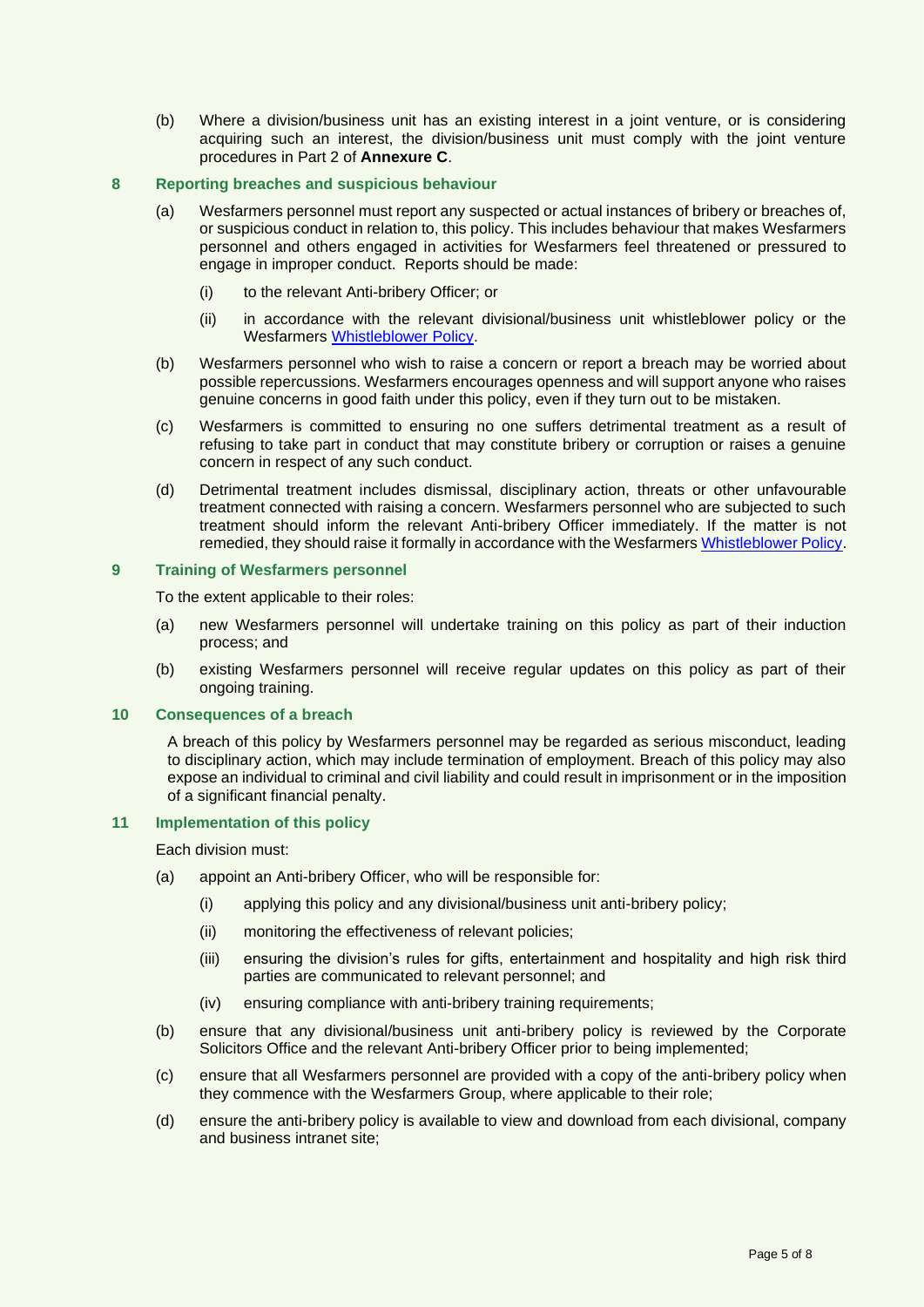- (e) regularly conduct risk assessments that assess the bribery risk profile in the context of its business operations and its existing anti-bribery controls (including this policy), and must update its controls if required to ensure that they are proportionate to the risks faced; and
- (f) report annually on anti-bribery matters as required under Wesfarmers' [Compliance Reporting](https://www.wesfarmers.com.au/who-we-are/corporate-governance)  **Policy**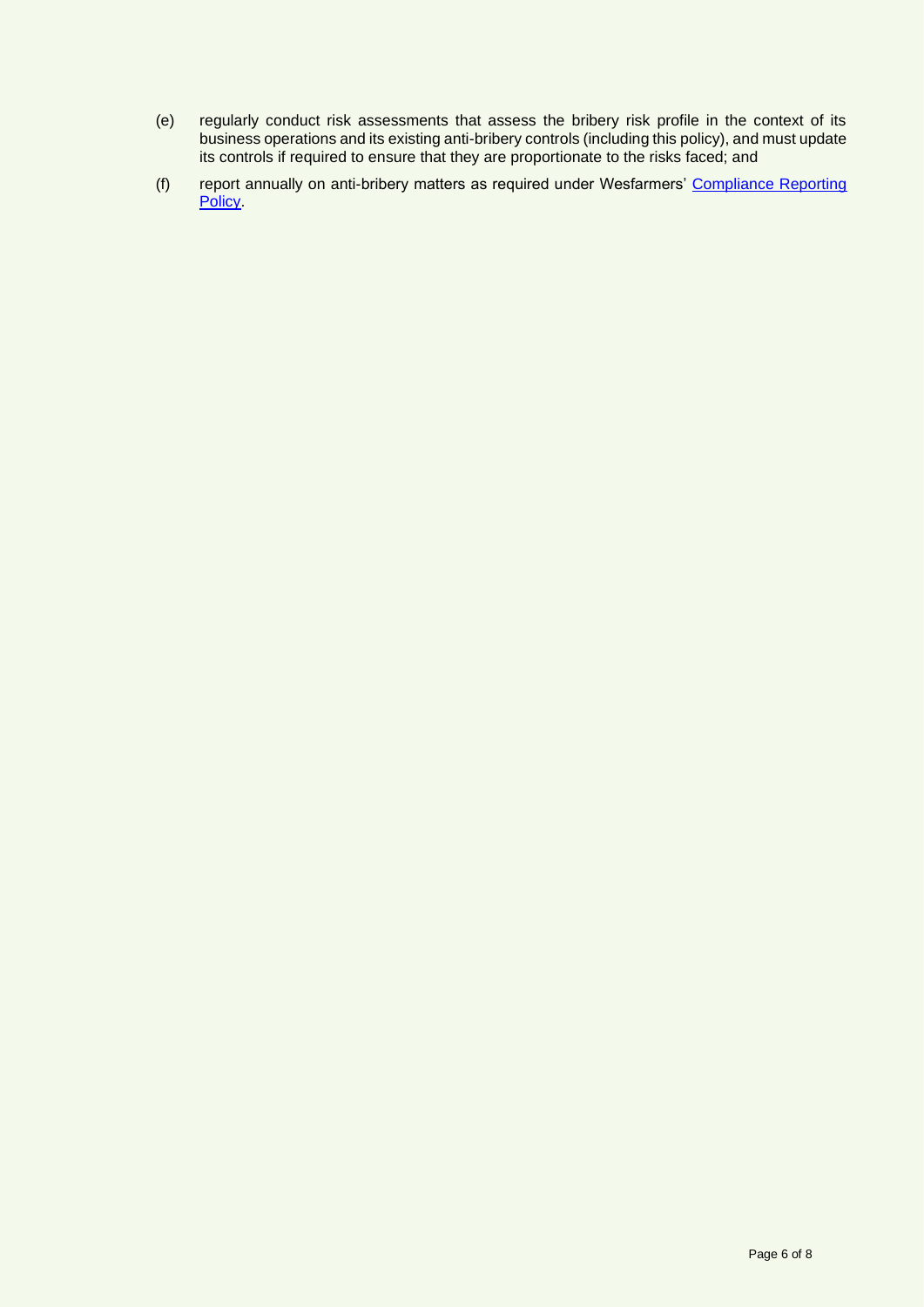# **Annexure B – Potential Risk Scenarios: "Red Flags"**

The following is a list of bribery and corruption "red flags" that may arise during the course of working for or providing services to the Wesfarmers Group. The list is for illustration only and is not intended to be exhaustive.

If you encounter any of the following, you must report them promptly in accordance with paragraph 8 of **Annexure A** of this policy.

- 1 You learn that a third party engages in, or has been accused of engaging in, improper business practices.
- 2 You learn that a third party has a reputation for paying bribes or requiring that bribes are paid to them.
- 3 A third party insists on receiving a commission or fee payment before committing to sign up to a contract with a Wesfarmers Group company or carrying out a government function or process for a Wesfarmers Group company.
- 4 A third party requests payment in cash and/or refuses to sign a formal commission or fee agreement, or to provide an invoice or receipt for a payment made.
- 5 A third party requests that payment is made to a country or geographic location which is different to where the third party resides or conducts business.
- 6 A third party requests an (unexpected) additional fee or commission to "facilitate" a service.
- 7 A third party demands entertainment or gifts before commencing or continuing contractual negotiations or provision of services.
- 8 You learn that a colleague has been taking out a particular supplier for expensive and frequent meals.
- 9 A third party requests that a payment is made to "overlook" potential legal violations.
- 10 A third party requests that a Wesfarmers Group company provide employment or some other benefit to a friend or relative.
- 11 You receive an invoice from a third party that appears to be non-standard or customised.
- 12 A third party insists on the use of side letters or refuses to put terms agreed in writing.
- 13 You notice that the Wesfarmers Group has been invoiced for a commission or fee payment that appears large given the service stated to have been provided.
- 14 You notice that internal accounting records are not accurately recording payments or are lacking in detail.
- 15 A third party requests or requires the use of an agent, intermediary, consultant, contractor, distributor or supplier that is not typically used by or known to the Wesfarmers Group company concerned.
- 16 You are offered a very generous gift or lavish hospitality by a third party.
- 17 You are asked to provide a gift or make a donation to a political party or charitable organisation shortly before the award of a project for which a Wesfarmers Group company has tendered.
- 18 A government employee asks you to make a cash payment to ensure or accelerate the performance of a routine government action (e.g. to process a visa application or grant a licence).
- 19 You are requested to cover the costs of a weekend holiday of a public official and their family.